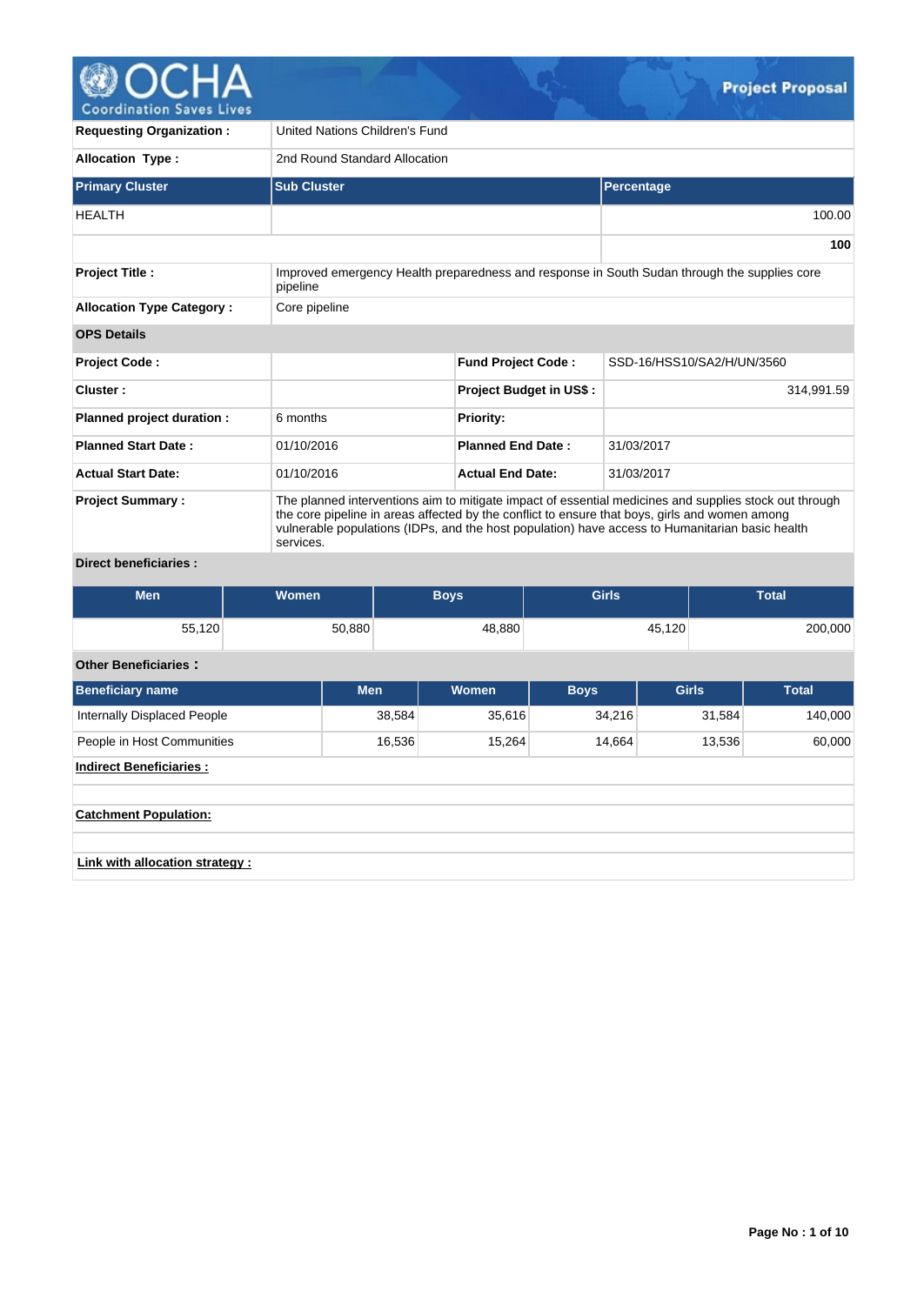The project will contribute to Health Cluster Objective 1 of decreasing excess mortality and morbidity by strengthening the quality of emergency health care. This will include vaccination to prevent communicable diseases which account for a substantial percentage of the burden of morbidity and mortality in children under five, and the provision of preventive and curative primary health care services. The project will raise awareness at the community level on the importance of early care seeking behavior and the importance of vaccination for children and pregnant women. It will also contribute to Objective 2 by enhancing health system capacity to adequately respond to outbreaks due to vaccine-preventable and other diseases, with a particular focus on diseases that most affect children including measles and malaria but also cholera where needed.

For the last 3 years, malaria has been leading the morbidity in South Sudan with a particular high number of cases reported: in 2016, the ministry of health reported a total of 909,968 cases as of week 31, against a total of 2,068,133 cases in 2015 and 1,401,447 in 2014.Malaria cases represent 38% of the total consultations in 2016, while Acute Watery Diarrhea accounts for 9.5%.

A rapid assessment conducted in Kajo Keji in June 2016 allowed UNICEF to visit two health facilities (Kansuk and Gadaru PHCC) affected by lack of drugs and qualified staff, as health workers have also left the areas. Only one health worker was found in Kansuk PHCC. Major causes of morbidity in Kansuk are malaria, respiratory tract infection, and watery diarrhoea (in particular among young children).

Unicef has the representative in the 10 states of the country which also contribute to a regular monitoring of the humanitarian need confirming the lack of services in remote areas.

The cold chain is non-functional due to the lack of kerosene to operate the refrigerators; the vaccines in the cold chain have been spoilt due to high temperatures in the cold chain. The country doesn't have other source of electricity. In the remote area we are using solar fridge. But at state and national cold chain we are using this kerosene 100% provided by UNICEF with donor support .Given the increased number of displaced population with the recent crisis, poor sanitation, lack of clean water, and reported cholera suspected cases in the many location in the country, the situation may worsen in coming days if adequate measures are not taken.

CHF funding is critical to ensure availability of core pipeline immunization and primary health care (PHC) supplies. The current stock of measles vaccines as well as PHC (PHCU) kits, malaria drugs, malaria rapid diagnostic tests, and long lasting insecticide-treated nets (LLITNs) cannot accommodate the response over the next season as well as required prepositioning for the ongoing 2016 rainy season and subsequent dry season. We are targeting 55,1120 mens;50,880 womens ,48,880 boyes and 45,120 girls

UNICEF will preposition PHC/PHCU kits, malaria drugs, rapid diagnostic tests, and LLITN in the different states. Vaccines will be prepositioned in its hubs of Bentiu, Bor and Malakal,,Wau,Yambio and Juba as well as with partners prior to each campaigns. Due to lack of cold chain facilities in the three conflict-affected states, flights are chartered through close coordination with the health cluster and the Expanded Program of Immunization technical working group, to send vaccines to implementing partners on the ground just prior to campaigns, as soon as the outbreak is confirmed.

In addition, vaccines are required for the National Measles Follow-up Campaign planned for November 2016 targeting 3,278,013 children. With the anticipated essential drugs and equipment shortage in the first quarter of the year, these supplies are critically needed.

#### **Sub-Grants to Implementing Partners :**

| <b>Partner Name</b>                                   | <b>Partner Type</b> | <b>Budget in US\$</b>       |
|-------------------------------------------------------|---------------------|-----------------------------|
|                                                       |                     |                             |
| Other funding secured for the same project (to date): |                     |                             |
| <b>Other Funding Source</b>                           |                     | <b>Other Funding Amount</b> |

**Organization focal point :**

| <b>Name</b>                      | <b>Title</b>                          | <b>Email</b>          | <b>Phone</b>  |  |  |  |
|----------------------------------|---------------------------------------|-----------------------|---------------|--|--|--|
| Chantal Umutoni                  | <b>Primary Health Care</b><br>Manager | cumutoni@unicef.org   | +211926123000 |  |  |  |
| Jean Luc Kagayo                  | <b>Health Specialist</b>              | jlkagayo@unicef.org   | +211955151928 |  |  |  |
| Lydie Minguiel                   | <b>Immunization Manager</b>           | Imminguiel@unicef.org | +211922188195 |  |  |  |
| <b>BACKGROUND</b>                |                                       |                       |               |  |  |  |
| 1. Humanitarian context analysis |                                       |                       |               |  |  |  |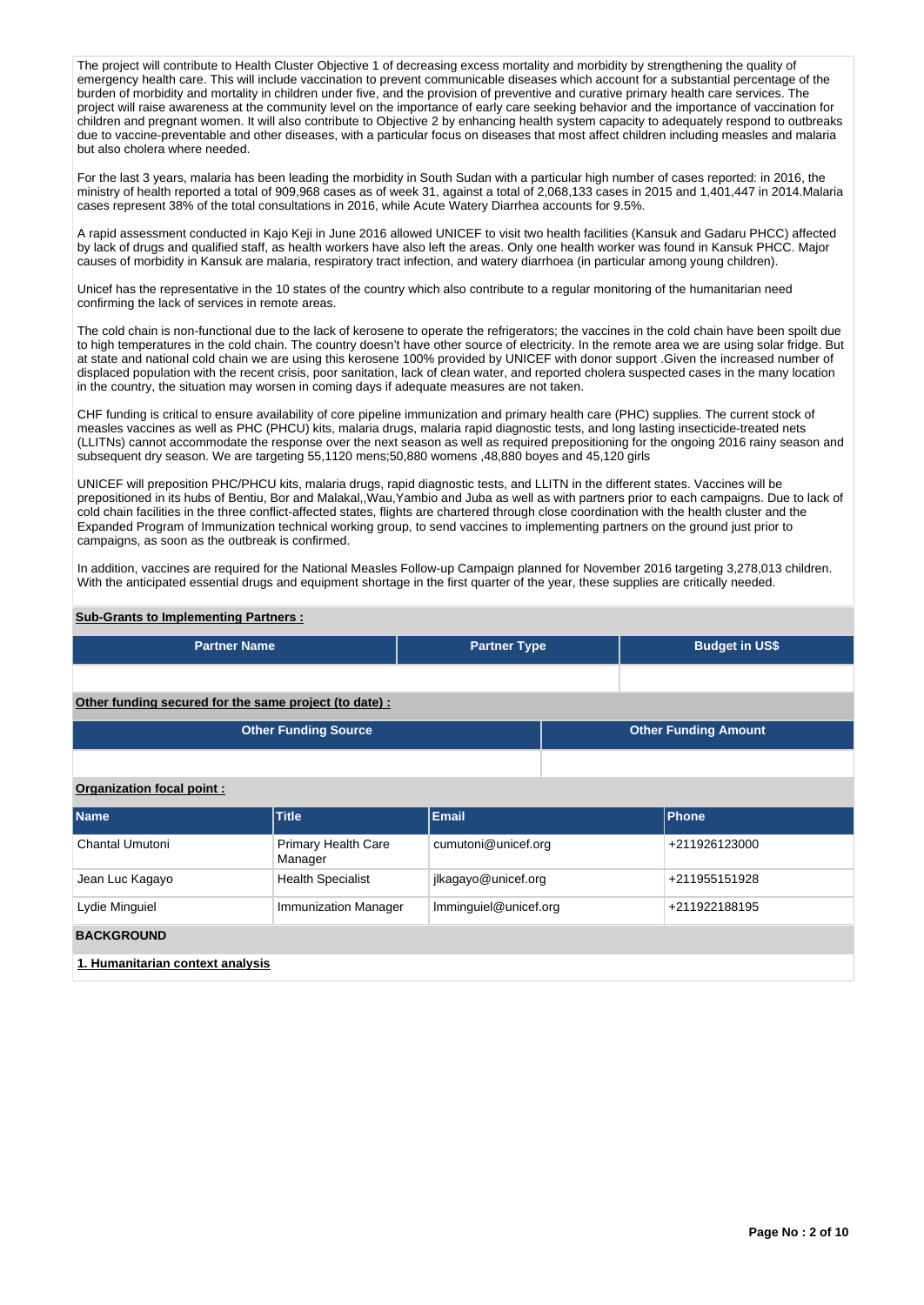It's almost 3 years since the first clash between SPLA fraction started forcing hundred thousand of people to flee their home and moved either inside the country or outside in neighbours countries such as Ethiopia,Kenya,Uganda and DRC. The arrival of the opposition in the capital April 2016 and tentative of coalition government was welcome with both side with many hopes, but nowadays the number of violence seems to increase after Juba incident beginning July 2016, with a consequence of more people displaced with a limited access to humanitarian This man-made humanitarian disaster has left more than 1.66 million people internally displaced. The number of people seeking shelter in overcrowded Protection of Civilian (PoC) sites in UN bases has risen to over 185,000; over 751,397 South Sudanese have taken refuge in neighbouring countries such as Ethiopia. Sudan, Uganda and Kenya, putting additional strain on these countries. In addition, South Sudan hosts around 259,796 refugees from neighbouring countries, mainly Sudan. According to the HRP of South Sudan, it is estimated that if the planned second round of provision of essential medicines through the Essential Medicines Fund (EMF) is not replaced by government procured system, the country may face a serious national stock out, with estimated 768,400 people served by 1,400 health facilities at risk of not having access to lifesaving essential medicines in the last quarter of the year.

Health service capacity and infrastructure, including immunization services, is weak countrywide, this is now worsened by the increase number of counties affected by the conflict. According to the HMIS South Sudan of 2015, in the seven less-affected states, 77% children had received measles vaccine before one year of age, 69% had received polio vaccine before one year, 57% of children had received Penta 3 before one year, and 58% of women were immunized against tetanus during antenatal consultations. However, in Greater Upper Nile, only 11% of targeted children have received polio vaccine before one year, 10% Penta 3 before one year, 6% of women were immunized against tetanus 2+ during antenatal consultations. Immunity against vaccine-preventable diseases is ensured with a routine immunization coverage of at least 80%. The risk of outbreaks of vaccine-preventable disease has been heightened among affected populations with the already poor routine immunization coverage in the country compounded by increasing risk factors such as high population displacement and overcrowding in IDP camps.

The current crisis has resulted in destruction of health facilities, cold chain equipment and the immunization supply chain, but also recurrent vandalism of equipment re-established in certain areas by humanitarian such as Pibor, Leer,Koch pushed humanitarian to find alternative way to deliver services to beneficiaries such as outreach strategies with fast cold chain for immunization . This is set against the background of an already fragile health system, compromising access to quality health services for the affected populations. The under-five mortality rate is estimated at 108 per 1,000 live births. The percentage of women receiving antiretroviral treatment for the prevention of mother to child transmission of HIV is estimated at 18%, children receiving antibiotic for pneumonia at 48%, and children suffering for malaria accessing to treatment at 46%, while children with diarrhoea receiving oral rehydration salts is estimated at 39%.

#### **2. Needs assessment**

The last comprehensive cold chain inventory was conducted in South Sudan in 2012, however the humanitarian assessment As of September 2015, some 55 per cent of the health facilities in Unity State, Upper Nile State and Jonglei were no longer functioning this include Cold chain System. A recent analysis of the cold chain coverage showed that only 459 out of 1936 health facility are equipped with cold chain system either 24%. About 56 per cent of the population in South Sudan does not access public health facilities and, exacerbated by conflict and population displacement, there is an increased risk of epidemic prone, endemic, vaccine preventable and other diseases. Displacement has caused severe shortage of human resources to respond to frontline health needs. The sector is experiencing shortages of essential medicines, skilled human resources and supplies in key healthcare facilities and outreach emergency response. Health facilities have been destroyed, damaged and closed and are unavailable to provide effective surveillance or serve as referral mechanisms, especially for maternal obstetric complications.

As per a rapid assessment conducted at Bentiu in Aug 2016, There is no health service provider in the hospital The health personnel were scattered all over the country and some of them have left the country and the few who are present now joined the NGOs. There are a few technical staff in Juba including doctors, Clinical Officers and Nurses, who can come in case the situation stabilizes, therefore unlikely to come back to Bentiu in the near future.

A few fridges were found in place but not sure of their functionality. Immunization cards and registers scattered all over the place. Some equipment from the main operating room were seen damaged and scattered outside the operating room (between the OR and the OPD building), indicating the extent of damage done during the crisis. Equipment such as autoclave machines, cauterization machines, oxygen cylinders, anesthetic machines and other equipment were found damaged and scattered outside in front of the operating theatre.

#### **3. Description Of Beneficiaries**

The target population comprises: 55,120 Mens ;50,880 Womens, 45,120 girles and 48,880 Boys

#### **4. Grant Request Justification**

The risk of disease outbreaks including vaccine-preventable diseases remains high amongst displaced populations. This project aims to improve access to, and responsiveness of, essential and emergency health care by ensuring timely provision of primary health care include cold chain equipment. In order to prevent malaria transmission among vulnerable populations. UNICEF will procure and distribute mosquito cold chain equipment. In order to prevent malaria transmission among vulnerable popul nets to children under-five and pregnant women and ensure that children and women have access to malaria treatment by providing malaria kit to health facilities.

To improve access to quality immunization services for boys and girls under 5 and pregnant women, to prevent outbreaks of vaccinepreventable diseases, UNICEF will ensure the provision of safe and potent measles vaccines and related injection materials. UNICEF is entirely responsible for the procurement, storage, and distribution of all vaccines and injection materials for routine, supplementary, and emergency immunization activities, and establishment and maintenance of the cold chain system across the country through procurement installation, repair, renovation, rehabilitation and maintenance of cold-chain equipment.

Electricity system is non-existent and all the cold chain system relies on electricity generators. The fuel used to be funded by GPEI but from the second half of 2016 the funds provided will not cover the gap as expected putting the country cold chain system into risk. As a result of the poor road network throughout the country partners are obliged to transport vaccines by air. While in the seven stable states the rotation agreement with the flight companies is per state, in the three state most affected by the 2013 conflict it is per county (32) and sometimes per payam (219). South Sudan doesn't have infrastructure, to bring items to the field .This require a charter flight. Given the number of location to be covered especially in the conflict affected areas the cost become high up to 60% of the items prices. This cost is compared to 20% which we normally pay for the transportation from the manufacturer to the country.

#### **5. Complementarity**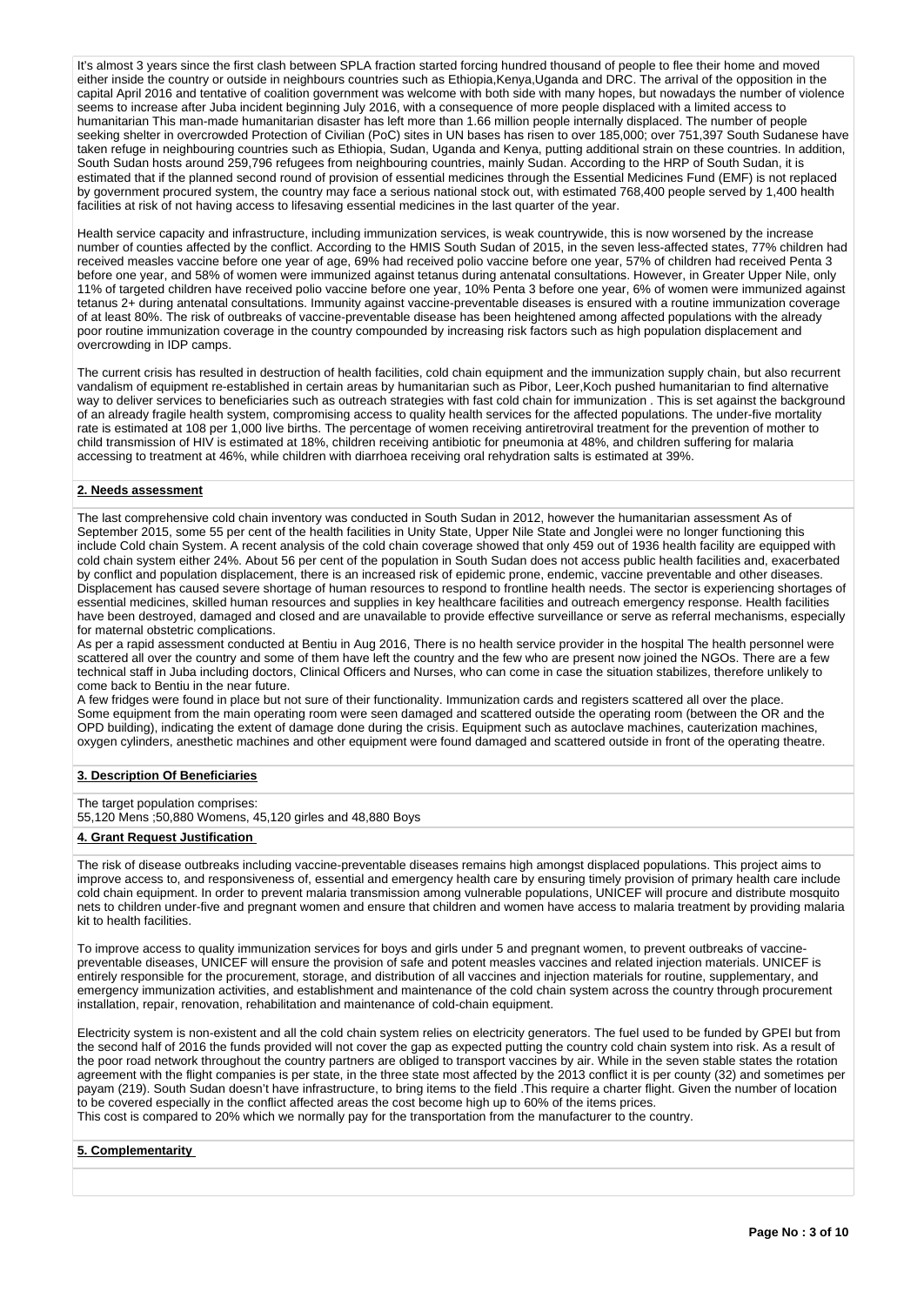## **Overall project objective**

This project will contribute to the cluster objective by providing essential drugs, basic Health kit and Cold Chain equipment to implementing partners and health facilities.

| <b>HEALTH</b>                                                                                                                                                                                                                                                                                         |                                                                                                                   |                                 |  |  |  |  |  |  |  |  |  |
|-------------------------------------------------------------------------------------------------------------------------------------------------------------------------------------------------------------------------------------------------------------------------------------------------------|-------------------------------------------------------------------------------------------------------------------|---------------------------------|--|--|--|--|--|--|--|--|--|
| <b>Cluster objectives</b>                                                                                                                                                                                                                                                                             | Strategic Response Plan (SRP) objectives                                                                          | <b>Percentage of activities</b> |  |  |  |  |  |  |  |  |  |
| CO1: Improve access, and scale-up<br>responsiveness to, essential emergency<br>health care, including addressing the major<br>causes of mortality among U5C (malaria,<br>diarrhea and Pneumonia), emergency<br>obstetric care and neonate services in<br>conflict affected and vulnerable populations | HRP 2016 SO1: Save lives and alleviate<br>suffering through safe access to services and<br>resources with dignity | 100 <sup>°</sup>                |  |  |  |  |  |  |  |  |  |

**Contribution to Cluster/Sector Objectives :** This project will contribute to the cluster objective by providing essential immunization services , re-establishment of the cold chain , fuel for national and state vaccines stores, maintenance of cold chain system in the conflict affected areas.

## **Outcome 1**

Girls, boys, and pregnant and lactating women have improved access to preventive and curative health services though the strengthened cold chain system, social mobilization, provision of essential medicines, mosquito nets and other core health pipeline supplies without stock out.

# **Output 1.1**

#### **Description**

Cold chain system is reestablished at health facilities level

## **Assumptions & Risks**

Security and logistics arrangement allowing UNICEF to transport vaccines and other commodities to hard-to-reach areas. UNICEF has engaged with an additional charter flight company to improve the transport.

## **Activities**

## **Activity 1.1.1**

Distribution and installation of cold chain equipements

#### **Activity 1.1.2**

maintenance of cold chain equipment installed

#### **Activity 1.1.3**

Purchase fuel and of cold chain equipement

#### **Indicators**

|                 |                                                                 |                                                                             | <b>End cycle beneficiaries</b> |                      |  |  | End<br>cycle  |
|-----------------|-----------------------------------------------------------------|-----------------------------------------------------------------------------|--------------------------------|----------------------|--|--|---------------|
| Code            | <b>Cluster</b>                                                  | <b>Indicator</b>                                                            | <b>Men</b>                     | Women   Boys   Girls |  |  | <b>Target</b> |
| Indicator 1.1.1 | HEALTH                                                          | Frontline # of facilities with functioning Cold chain<br>in conflict states |                                |                      |  |  | 13            |
|                 | <b>Means of Verification:</b> Supervision, way bill, stock card |                                                                             |                                |                      |  |  |               |
| Output 1.2      |                                                                 |                                                                             |                                |                      |  |  |               |

#### **Description**

Children under 5 and pregnant women are immunized against vaccines preventable diseases

#### **Assumptions & Risks**

Deterioration of security entailing evacuation of UNICEF staff in charge of primary health care and implementing partners. Charter flights not allowed to fly to specific locations of the Greater Upper Nile region.

**Activities**

#### **Activity 1.2.1**

provision of vaccines to the health facilities

# **Activity 1.2.2**

Monitoring of activities and supportive supervision to implementing partners

## **Indicators**

|                 |                |                                                                                                                |            | <b>End cycle beneficiaries</b> |      |      | End<br>cycle  |
|-----------------|----------------|----------------------------------------------------------------------------------------------------------------|------------|--------------------------------|------|------|---------------|
| Code            | <b>Cluster</b> | <b>Indicator</b>                                                                                               | <b>Men</b> | Women   Boys   Girls           |      |      | <b>Target</b> |
| Indicator 1.2.1 | HEALTH         | Frontline # of children 6 to 59 months receiving<br>measles vaccinations in emergency or returnee<br>situation |            |                                | 1,92 | 2,08 | 4,000         |

**Means of Verification :** Supervision , activities report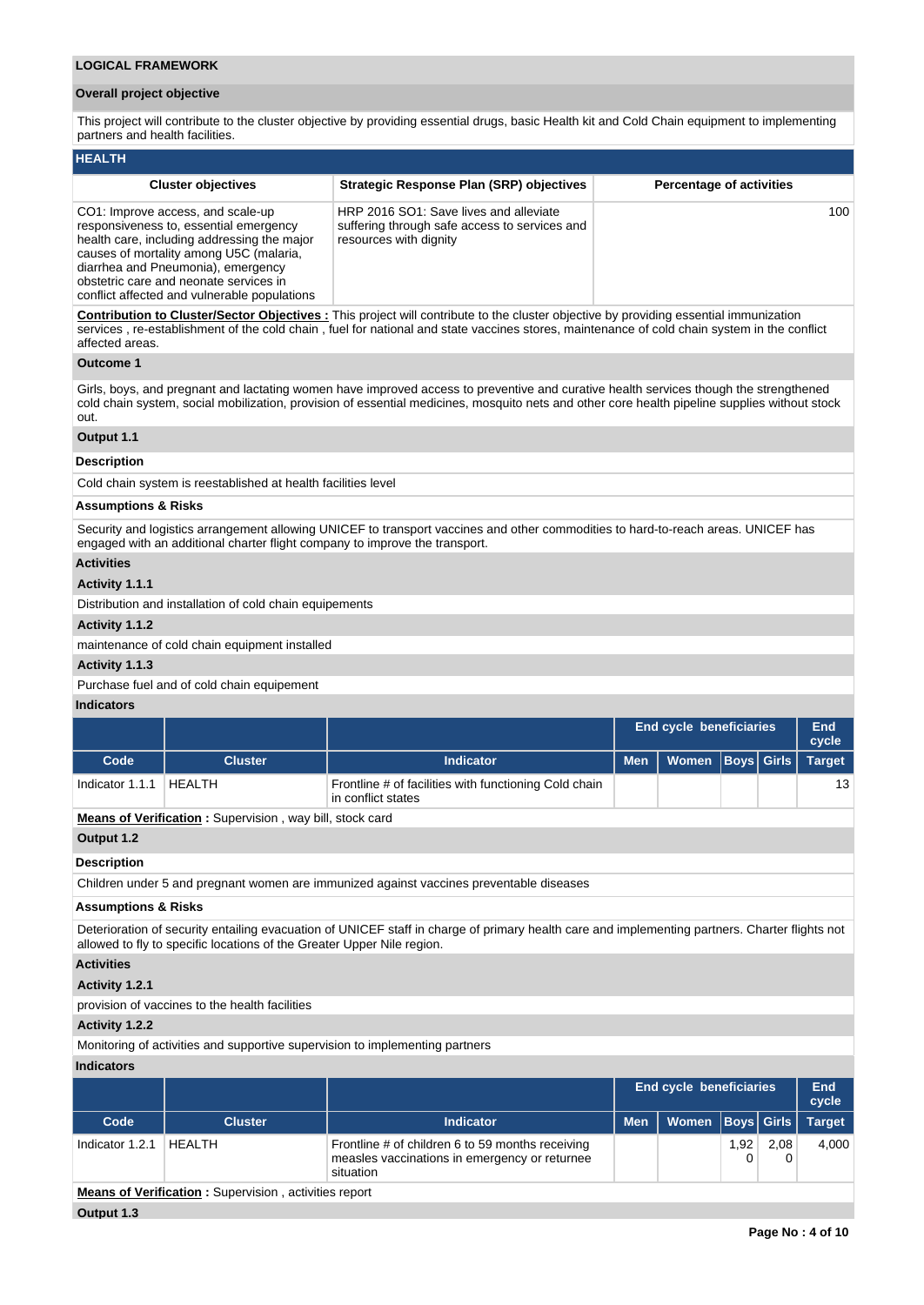#### **Description**

| Awareness of people on diseases prevention is increased |  |  |  |
|---------------------------------------------------------|--|--|--|
|                                                         |  |  |  |

## **Assumptions & Risks**

Access to beneficiaries , acceptance of the community

## **Activities**

## **Activity 1.3.1**

Conduct the community leader meeting for community engagment

## **Activity 1.3.2**

Display of IEC material ( Cholera, Polio, measles ) to the communities

## **Indicators**

|                 |                |                                                                                                 | <b>End cycle beneficiaries</b> |  | End<br>cycle |
|-----------------|----------------|-------------------------------------------------------------------------------------------------|--------------------------------|--|--------------|
| Code            | <b>Cluster</b> | <b>Indicator</b>                                                                                | Men   Women   Boys   Girls   \ |  | Target       |
| Indicator 1.3.1 | HEALTH         | Frontline # of health education and promotion<br>sessions conducted before and during outbreaks |                                |  | 50.000       |

## **Means of Verification**: Activities report, supervision, interview of beneficiaries

## **Additional Targets :**

## **M & R**

#### **Monitoring & Reporting plan**

The UNICEF Office structure has been significantly strengthened since Jan 2014 with -the current staffing stands at 285 with more than 50% based in the field. In the first months of the crisis, the office had expanded its capacity through surge staff from various UNICEF offices as well as through standby partners. The field presence has been strengthened in the field offices of Malakal, Bor, and Bentiu with the field hub offices (Kwajok, Aweil, Rumbek, Yambio and Torit) reporting to the field offices.

UNICEF is responsible for ensuring regular monitoring and evaluation of this project, with a view to ensuring efficient utilization of resources. The reports received from partners will be analyzed by UNICEF, and emerging issues feed into the internal and cluster reporting systems. The information is also used to improve the subsequent planning of service delivery. Staff based in the field provide on-going monitoring of activities through regular interactions with implementing partners and local Government entities (as applicable). There is regular communication between the staff based in the field and Juba to ensure that any issues being faced are resolved as soon as possible. Regular discussions on achievements, opportunities and challenges in sector activity implementation are held within various fora, such as the Emergency Coordination Management Team (ECMT) as well as the HQ level EMT committee, which provide direction and guidance for timely, effective and coordinated implementation of UNICEF's EPR activities in the country, within the framework of the Core Commitment for Children in Humanitarian Action.

During cluster meetings, UNICEF and partners look at the expectations of each other's role, how to improve co-ordination and how to identify and manage risks relating to cluster coordination (and pipeline management), also in terms of activities implemented.

## **Workplan**

| <b>Activitydescription</b>                                                                      | Year | 11 | $\overline{2}$ | 3   | 4 | 5 <sub>5</sub> | 6 <sup>1</sup> | <b>7</b> I | -8 I | 9 |          |              | $110$ 11 12             |
|-------------------------------------------------------------------------------------------------|------|----|----------------|-----|---|----------------|----------------|------------|------|---|----------|--------------|-------------------------|
| Activity 1.1.1: Distribution and installation of cold chain equipements                         | 2016 |    |                |     |   |                |                |            |      |   | X        | X.           | $\mathsf{X}$            |
|                                                                                                 | 2017 | X. | ΙX.            | ΙX. |   |                |                |            |      |   |          |              |                         |
| Activity 1.1.2: maintenance of cold chain equipment installed                                   | 2016 |    |                |     |   |                |                |            |      |   | $\times$ | $\mathsf{X}$ | İΧ                      |
|                                                                                                 | 2017 | X. | IX.            | ΙX. |   |                |                |            |      |   |          |              |                         |
| Activity 1.1.3: Purchase fuel and of cold chain equipement                                      | 2016 |    |                |     |   |                |                |            |      |   | X        | $\times$     |                         |
|                                                                                                 | 2017 |    |                |     |   |                |                |            |      |   |          |              |                         |
| Activity 1.2.1: provision of vaccines to the health facilities                                  | 2016 |    |                |     |   |                |                |            |      |   | $\times$ | ΙX.          | $\mathsf{I} \mathsf{X}$ |
|                                                                                                 |      | X. | ΙX.            | ΙX. |   |                |                |            |      |   |          |              |                         |
| Activity 1.2.2: Monitoring of activities and supportive supervision to implementing<br>partners | 2016 |    |                |     |   |                |                |            |      |   | $\times$ | X            | ΙX                      |
|                                                                                                 |      | X  | X.             | ΙX  |   |                |                |            |      |   |          |              |                         |

## **OTHER INFO**

# **Accountability to Affected Populations**

Unicef will always ensure that beneficiaries are involved in the need identification and actively participate in the project implementation

#### **Implementation Plan**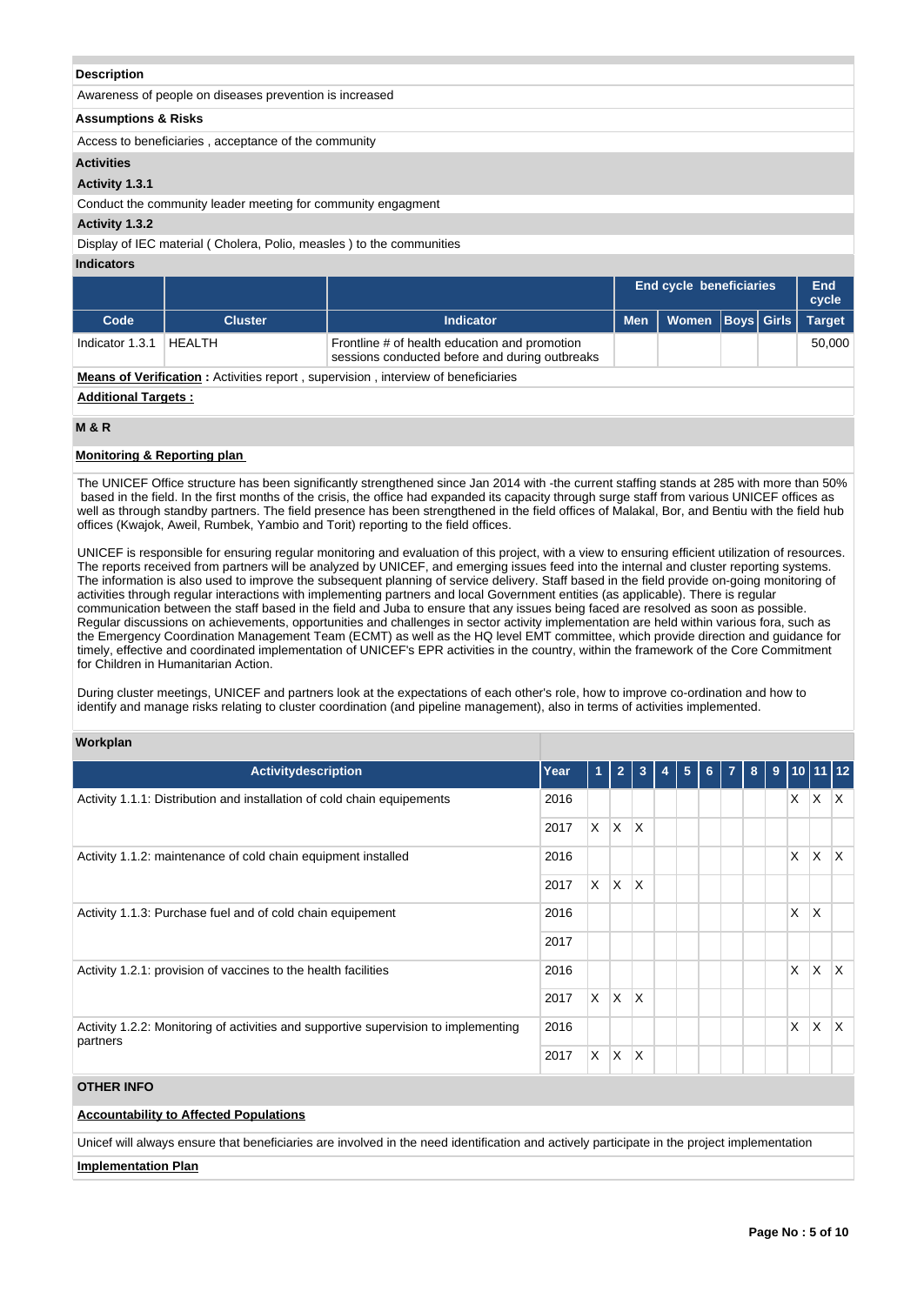This project will be implemented during the next 12 months from Sept 2016 to Aug 2017, as soon as the money will be transferred to UNICEF account the purchase order will be raised for items purchase. The Rapid Response Mechanism (RRM) strategy will be the key strategy to deliver services to the remote location upon security situation. UNICEF will continue to focus on reaching inaccessible populations with urgent, life-saving interventions with improved targeting criteria through RRM mechanisms.

#### **Coordination with other Organizations in project area**

| Name of the organization | Areas/activities of collaboration and rationale |
|--------------------------|-------------------------------------------------|
|                          |                                                 |

# **Environment Marker Of The Project**

A+: Neutral Impact on environment with mitigation or enhancement

## **Gender Marker Of The Project**

2b-The principal purpose of the project is to advance gender equality

## **Justify Chosen Gender Marker Code**

All UNICEF supported programmes are designed to reach boys and girls who are most at risk by aligning program strategies against internationally and nationally agreed minimum standards and by adopting explicit age and gender sensitive strategies.

The total population of boys, girls and women at need were determined based on the various surveys and assessments conducted across the country. Accordingly, the programs were designed according to the needs of both boys, girls and women disaggregating results by age and sex and incorporating beneficiary feedback into regular programme reviews. The setup of these programme consider the need of under five children (boys and girls), pregnant women and lactating mothers through end user monitoring and feedback. In order to protect the mothers who bring their children to the health facilities for treatment, UNICEF works also to ensure services are brought closer to the communities either through Rapid Response Mechanism or Direct Implementing partners and provided to all as well.

#### **Protection Mainstreaming**

## **Country Specific Information**

**Safety and Security** 

**Access**

#### **BUDGET**

| Code             | <b>Budget Line Description</b>                                                 |   | D / S Quantity Unit | cost            | <b>Duration</b><br><b>Recurran</b><br>ce | $\frac{9}{6}$<br>charged<br>to CHF | <b>Total Cost</b> |  |  |  |  |
|------------------|--------------------------------------------------------------------------------|---|---------------------|-----------------|------------------------------------------|------------------------------------|-------------------|--|--|--|--|
|                  | <b>Staff and Other Personnel Costs</b>                                         |   |                     |                 |                                          |                                    |                   |  |  |  |  |
| 1.1              | Core Pipeline Manager P4                                                       | D | 1 <sup>1</sup>      | 23,60<br>9.00   | 6                                        | 20.00                              | 28,330.80         |  |  |  |  |
|                  | Support on the management of program and support to implementing partners      |   |                     |                 |                                          |                                    |                   |  |  |  |  |
|                  | <b>Section Total</b>                                                           |   | 28,330.80           |                 |                                          |                                    |                   |  |  |  |  |
|                  | <b>Supplies, Commodities, Materials</b>                                        |   |                     |                 |                                          |                                    |                   |  |  |  |  |
| 2.1              | Cold chain Spare part lumpsum                                                  | D | 1 <sup>1</sup>      | 2,000<br>.00    | 1                                        | 100.00                             | 2,000.00          |  |  |  |  |
|                  | Purchase of spare part for solar fridges and generator maintenance             |   |                     |                 |                                          |                                    |                   |  |  |  |  |
|                  | <b>Section Total</b>                                                           |   | 2,000.00            |                 |                                          |                                    |                   |  |  |  |  |
| <b>Equipment</b> |                                                                                |   |                     |                 |                                          |                                    |                   |  |  |  |  |
| 3.1              | Solar fridge, Dometic TCW 2000 SDD                                             | D |                     | 16 9,528<br>.96 | 1                                        | 100.00                             | 152,463.36        |  |  |  |  |
|                  | Solar fridge for cold chain rehabilitation in the vandalized Health Facilities |   |                     |                 |                                          |                                    |                   |  |  |  |  |
| 3.2              | Contribution to Freight estimate at 20% of the items value                     | D | 1                   | 30,49<br>0.00   | 1                                        | 100.00                             | 30,490.00         |  |  |  |  |
|                  | 20% of items value                                                             |   |                     |                 |                                          |                                    |                   |  |  |  |  |
|                  | <b>Section Total</b>                                                           |   | 182,953.36          |                 |                                          |                                    |                   |  |  |  |  |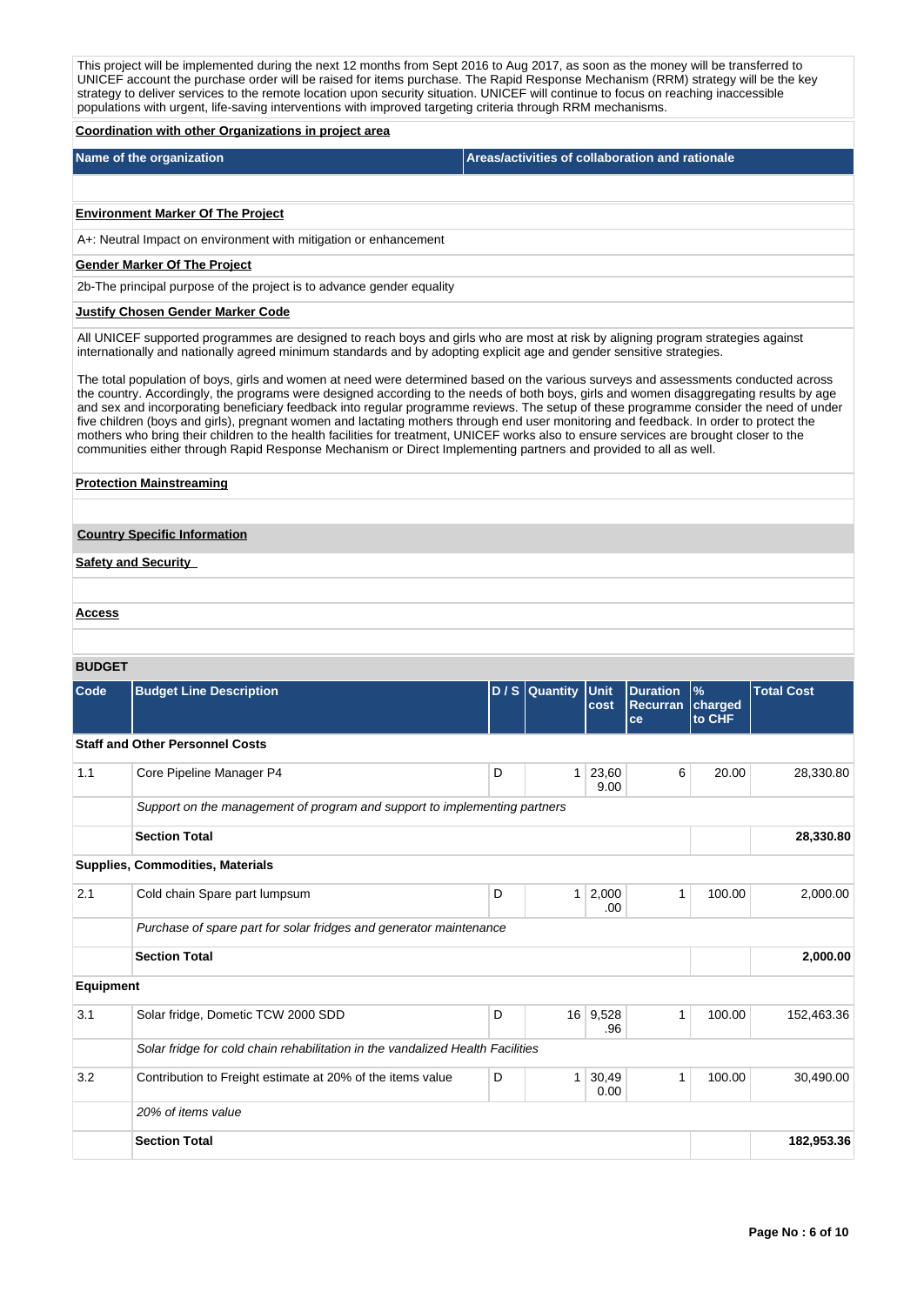|                   | <b>Contractual Services</b>                                                     |   |                 |               |              |        |            |
|-------------------|---------------------------------------------------------------------------------|---|-----------------|---------------|--------------|--------|------------|
| 4.1               | Solar fridge installation                                                       | D | 13 <sup>1</sup> | 500.0<br>0    | 1            | 100.00 | 6,500.00   |
|                   | Installation of procured Solar fridges in the areas affected by the conflict    |   |                 |               |              |        |            |
|                   | <b>Section Total</b>                                                            |   |                 | 6,500.00      |              |        |            |
| <b>Travel</b>     |                                                                                 |   |                 |               |              |        |            |
| 5.1               | Program evaluation and monitoring                                               | D |                 | 2 400.0<br>0  | 10           | 100.00 | 8,000.00   |
|                   | 2 trip to the field per month for supervision and technical support to partners |   |                 |               |              |        |            |
|                   | <b>Section Total</b>                                                            |   |                 | 8,000.00      |              |        |            |
|                   | <b>General Operating and Other Direct Costs</b>                                 |   |                 |               |              |        |            |
| 7.1               | Fuel for Cold chain                                                             | D | 22435           | 2.30          | 1            | 100.00 | 51,600.50  |
|                   | Cold chain fuel for a period of 2 weeks                                         |   |                 |               |              |        |            |
| 7.2               | ICT                                                                             | D | 1               | 15,00<br>0.00 | $\mathbf{1}$ | 100.00 | 15,000.00  |
|                   | Contribution to the internet connection                                         |   |                 |               |              |        |            |
|                   | <b>Section Total</b>                                                            |   |                 |               |              |        | 66,600.50  |
| <b>SubTotal</b>   |                                                                                 |   | 294,384.66      |               |              |        |            |
| Direct            |                                                                                 |   | 294,384.66      |               |              |        |            |
| Support           |                                                                                 |   |                 |               |              |        |            |
| <b>PSC Cost</b>   |                                                                                 |   |                 |               |              |        |            |
|                   | <b>PSC Cost Percent</b>                                                         |   |                 |               |              |        | 7.00       |
| <b>PSC Amount</b> |                                                                                 |   |                 |               |              |        | 20,606.93  |
| <b>Total Cost</b> |                                                                                 |   |                 |               |              |        | 314,991.59 |
|                   | <b>Grand Total CHF Cost</b>                                                     |   |                 |               |              |        | 314,991.59 |

**Project Locations**

| <b>Location</b>                                  | <b>Estimated</b><br>percentage<br>of budget<br>for each<br><b>location</b> | <b>Estimated number of beneficiaries</b><br>for each location |                              |                         |     |                         | <b>Activity Name</b> |
|--------------------------------------------------|----------------------------------------------------------------------------|---------------------------------------------------------------|------------------------------|-------------------------|-----|-------------------------|----------------------|
|                                                  |                                                                            | Men                                                           | Women   Boys   Girls   Total |                         |     |                         |                      |
| Jonglei -> Akobo                                 |                                                                            | 3 1,653                                                       |                              | 1,526 1,466 1,358       |     | 6,003                   |                      |
| Jonglei -> Ayod                                  |                                                                            | 3 1,654                                                       |                              | 1,526 1,466 1,358       |     | 6,004                   |                      |
| Jonglei -> Bor South                             |                                                                            | 2 1,102                                                       | 1,017                        | 977                     | 902 | 3,998                   |                      |
| Jonglei -> Duk                                   |                                                                            | $3 \, 1,653$                                                  |                              | 1,526 1,466 1,358       |     | 6,003                   |                      |
| Jonglei -> Fangak                                |                                                                            | 4 2,204                                                       |                              | 2,035 1,955 1,804       |     | 7,998                   |                      |
| Jonglei -> Nyirol                                |                                                                            | 3 1,654                                                       |                              | 1,526 1,466 1,358       |     | 6,004                   |                      |
| Jonglei -> Pibor                                 |                                                                            | 3 1,653                                                       |                              | 1,526 1,466 1,358       |     | 6,003                   |                      |
| Jonglei -> Pochalla                              |                                                                            | $3 \; 1,653$                                                  |                              | 1,526 1,466 1,358       |     | 6,003                   |                      |
| Jonglei -> Twic East                             |                                                                            | 3 1,653                                                       |                              |                         |     | 1,526 1,466 1,358 6,003 |                      |
| Northern Bahr el Ghazal -> Aweil<br>Centre       |                                                                            | $3 \; 1,653$                                                  |                              |                         |     | 1,526 1,466 1,358 6,003 |                      |
| Northern Bahr el Ghazal -> Aweil<br><b>North</b> | $\mathbf{1}$                                                               | 551                                                           | 508                          | 488                     | 451 | 1,998                   |                      |
| Unity -> Koch                                    |                                                                            | $4\,2,204$                                                    |                              | 2,035 1,955 1,804 7,998 |     |                         |                      |
| Unity -> Leer                                    |                                                                            | 3 1,653                                                       |                              | 1,526 1,466 1,358       |     | 6,003                   |                      |